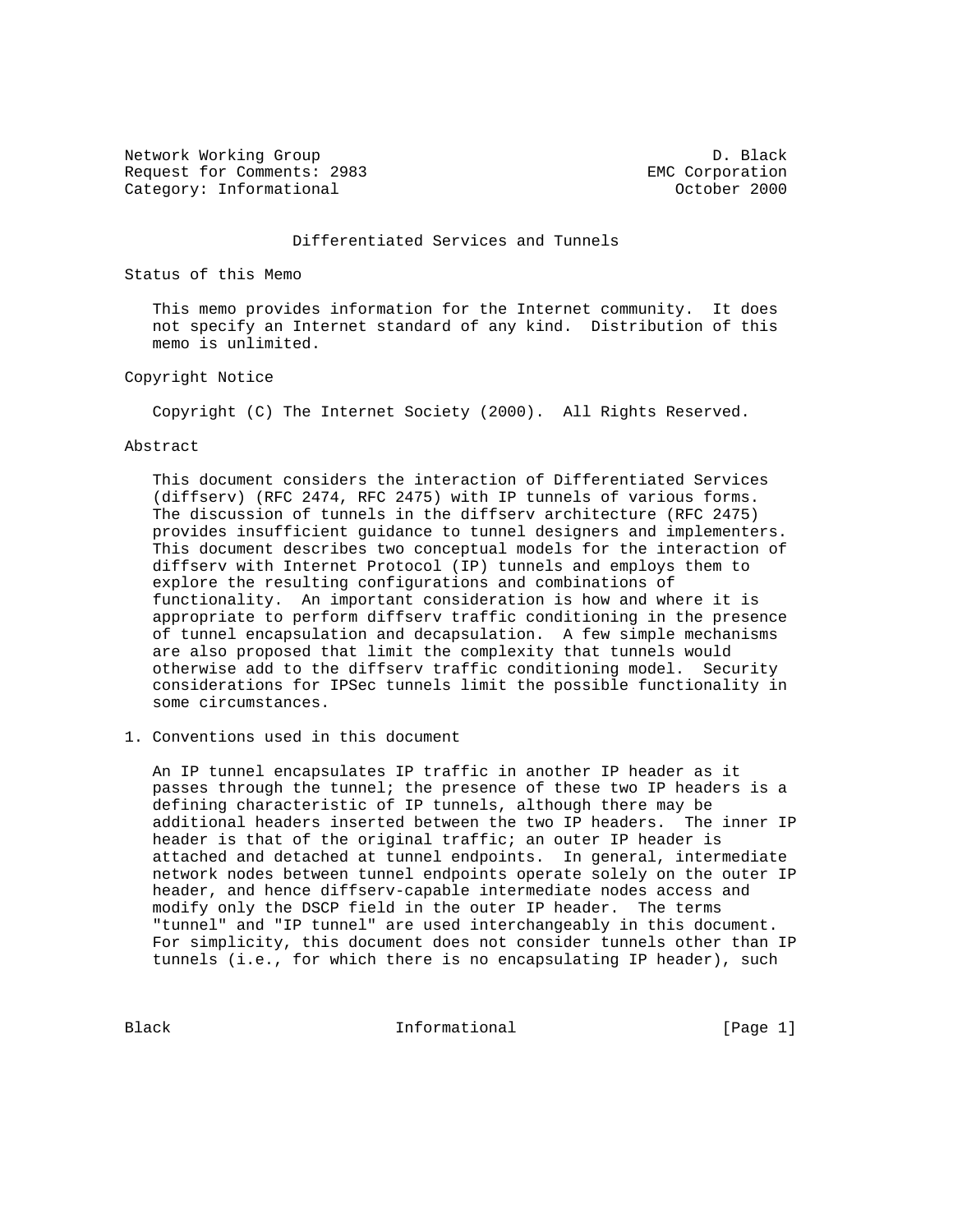as MPLS paths and "tunnels" formed by encapsulation in layer 2 (link) headers, although the conceptual models and approach described here may be useful in understanding the interaction of diffserv with such tunnels.

 This analysis considers tunnels to be unidirectional; bi-directional tunnels are considered to be composed of two unidirectional tunnels carrying traffic in opposite directions between the same tunnel endpoints. A tunnel consists of an ingress where traffic enters the tunnel and is encapsulated by the addition of the outer IP header, an egress where traffic exits the tunnel and is decapsulated by the removal of the outer IP header, and intermediate nodes through which tunneled traffic passes between the ingress and egress. This document does not make any assumptions about routing and forwarding of tunnel traffic, and in particular assumes neither the presence nor the absence of route pinning in any form.

2. Diffserv and Tunnels Overview

 Tunnels range in complexity from simple IP-in-IP tunnels [RFC 2003] to more complex multi-protocol tunnels, such as IP in PPP in L2TP in IPSec transport mode [RFC 1661, RFC 2401, RFC 2661]. The most general tunnel configuration is one in which the tunnel is not end to-end, i.e., the ingress and egress nodes are not the source and destination nodes for traffic carried by the tunnel; such a tunnel may carry traffic with multiple sources and destinations. If the ingress node is the end-to-end source of all traffic in the tunnel, the result is a simplified configuration to which much of the analysis and guidance in this document are applicable, and likewise if the egress node is the end-to-end destination.

 A primary concern for differentiated services is the use of the Differentiated Services Code Point (DSCP) in the IP header [RFC 2474, RFC 2475]. The diffserv architecture permits intermediate nodes to examine and change the value of the DSCP, which may result in the DSCP value in the outer IP header being modified between tunnel ingress and egress. When a tunnel is not end-to-end, there are circumstances in which it may be desirable to propagate the DSCP and/or some of the information that it contains to the outer IP header on ingress and/or back to inner IP header on egress. The current situation facing tunnel implementers is that [RFC 2475] offers incomplete guidance. Guideline G.7 in Section 3 is an example, as some PHB specifications have followed it by explicitly specifying the PHBs that may be used in the outer IP header for tunneled traffic. This is overly restrictive; for example, if a specification requires that the same PHB be used in both the inner and outer IP headers, traffic conforming to that specification cannot be tunneled across domains or networks that do not support that PHB.

Black Informational [Page 2]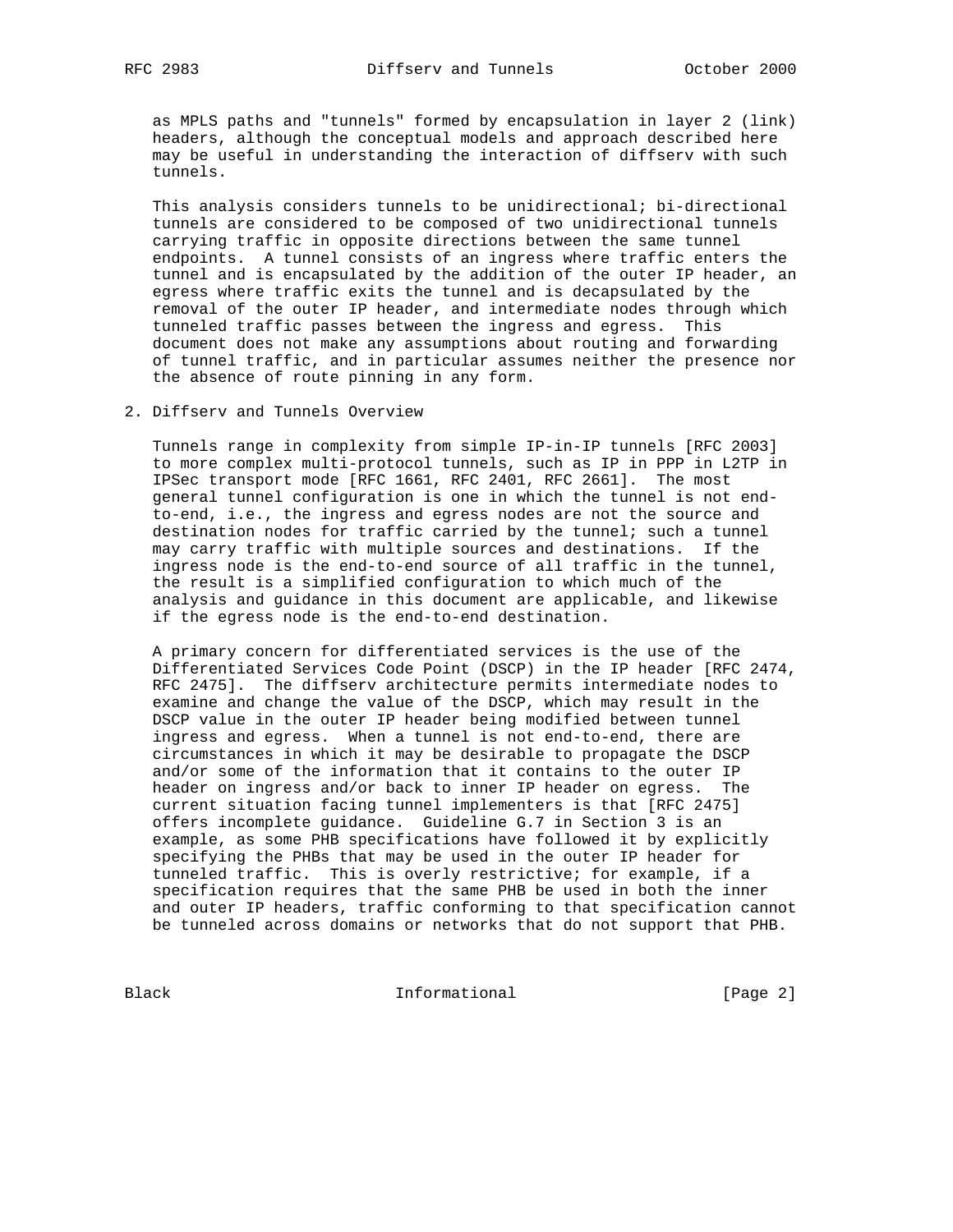A more flexible approach that should be used instead is to describe the behavioral properties of a PHB that are important to preserve when traffic is tunneled and allow the outer IP header to be marked in any fashion that is sufficient to preserve those properties.

 This document proposes an approach in which traffic conditioning is performed in series with tunnel ingress or egress processing, rather than in parallel. This approach does not create any additional paths that transmit information across a tunnel endpoint, as all diffserv information is contained in the DSCPs in the IP headers. The IPSec architecture [RFC 2401] requires that this be the case to preserve security properties at the egress of IPSec tunnels, but this approach also avoids complicating diffserv traffic conditioning blocks by introducing out-of-band inputs. A consequence of this approach is that the last sentence of Guideline G.7 in Section 3 of [RFC 2475] becomes moot because there are no tunnel egress diffserv components that have access to both the inner and outer DSCPs.

 An additional advantage of this traffic conditioning approach is that it places no additional restrictions on the positioning of diffserv domain boundaries with respect to traffic conditioning and tunnel encapsulation/decapsulation components. An interesting class of configurations involves a diffserv domain boundary that passes through (i.e., divides) a network node; such a boundary can be split to create a DMZ-like region between the domains that contains the tunnel encapsulation or decapsulation processing. Diffserv traffic conditioning is not appropriate for such a DMZ-like region, as traffic conditioning is part of the operation and management of diffserv domains.

3. Conceptual Models for Diffserv Tunnels

 This analysis introduces two conceptual traffic conditioning models for IP tunnels based on an initial discussion that assumes a fully diffserv-capable network. Configurations in which this is not the case are taken up in Section 3.2.

3.1 Conceptual Models for Fully DS-capable Configurations

 The first conceptual model is a uniform model that views IP tunnels as artifacts of the end to end path from a traffic conditioning standpoint; tunnels may be necessary mechanisms to get traffic to its destination(s), but have no significant impact on traffic conditioning. In this model, any packet has exactly one DS Field that is used for traffic conditioning at any point, namely the DS Field in the outermost IP header; any others are ignored. Implementations of this model copy the DSCP value to the outer IP header at encapsulation and copy the outer header's DSCP value to the

Black Informational [Page 3]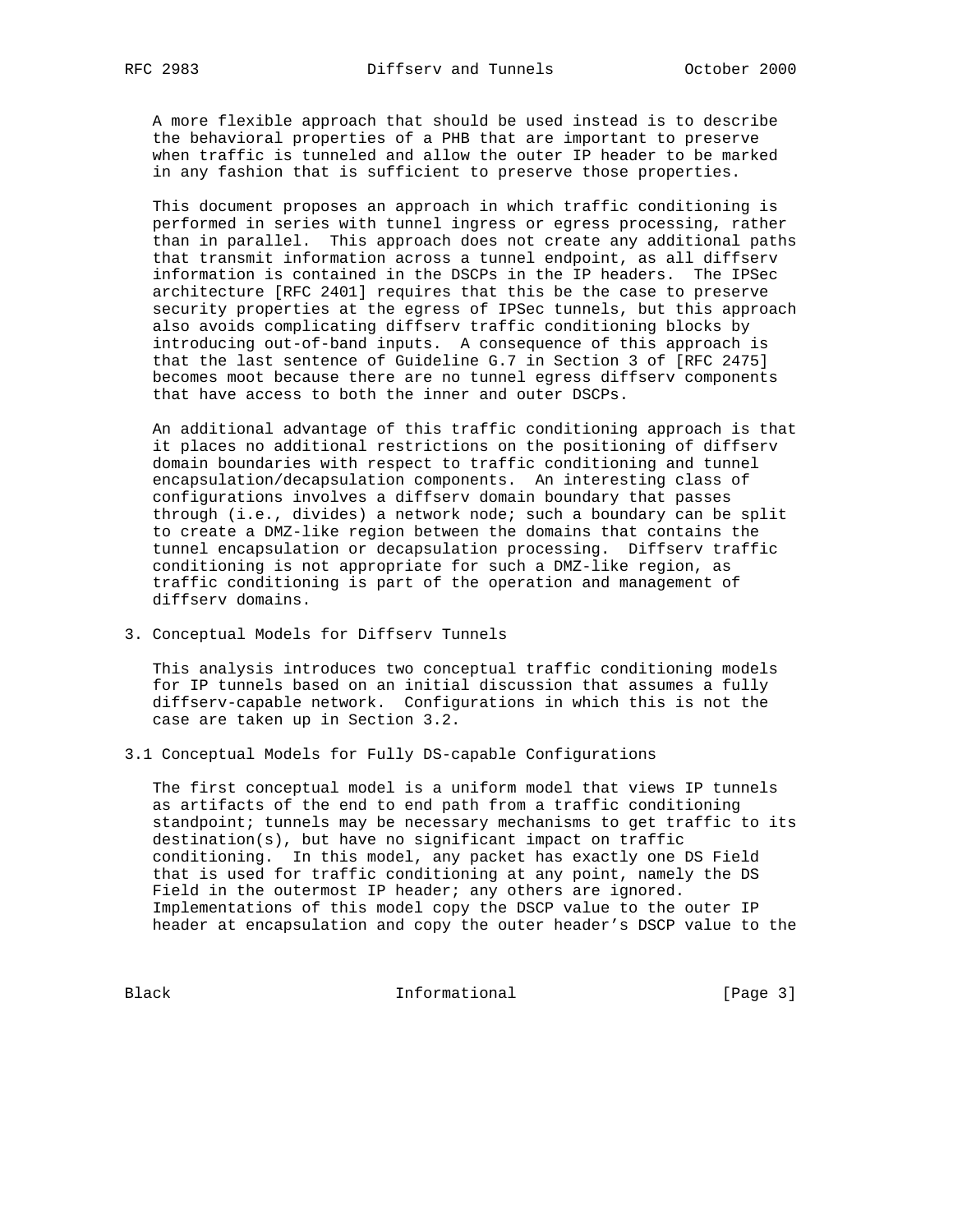inner IP header at decapsulation. Use of this model allows IP tunnels to be configured without regard to diffserv domain boundaries because diffserv traffic conditioning functionality is not impacted by the presence of IP tunnels.

 The second conceptual model is a pipe model that views an IP tunnel as hiding the nodes between its ingress and egress so that they do not participate fully in traffic conditioning. In this model, a tunnel egress node uses traffic conditioning information conveyed from the tunnel ingress by the DSCP value in the inner header, and ignores (i.e., discards) the DSCP value in the outer header. The pipe model cannot completely hide traffic conditioning within the tunnel, as the effects of dropping and shaping at intermediate tunnel nodes may be visible at the tunnel egress and beyond.

 The pipe model has traffic conditioning consequences when the ingress and egress nodes are in different diffserv domains. In such a situation, the egress node must perform traffic conditioning to ensure that the traffic exiting the tunnel has DSCP values acceptable to the egress diffserv domain (see Section 6 of the diffserv architecture [RFC 2475]). An inter-domain TCA (Traffic Conditioning Agreement) between the diffserv domains containing the tunnel ingress and egress nodes may be used to reduce or eliminate egress traffic conditioning. Complete elimination of egress traffic conditioning requires that the diffserv domains at ingress and egress have compatible service provisioning policies for the tunneled traffic and support all of the PHB groups and DSCP values used for that traffic in a consistent fashion. Examples of this situation are provided by some virtual private network tunnels; it may be useful to view such tunnels as linking the diffserv domains at their endpoints into a diffserv region by making the tunnel endpoints virtually contiguous even though they may be physically separated by intermediate network nodes.

 The pipe model is also appropriate for situations in which the DSCP itself carries information through the tunnel. For example, if transit between two domains is obtained via a path that uses the EF PHB [RFC 2598], the drop precedence information in the AF PHB DSCP values [RFC 2597] will be lost unless something is done to preserve it; an IP tunnel is one possible preservation mechanism. A path that crosses one or more non-diffserv domains between its DS-capable endpoints may experience a similar information loss phenomenon if a tunnel is not used due to the limited set of DSCP codepoints that are compatible with such domains.

Black **Informational Informational** [Page 4]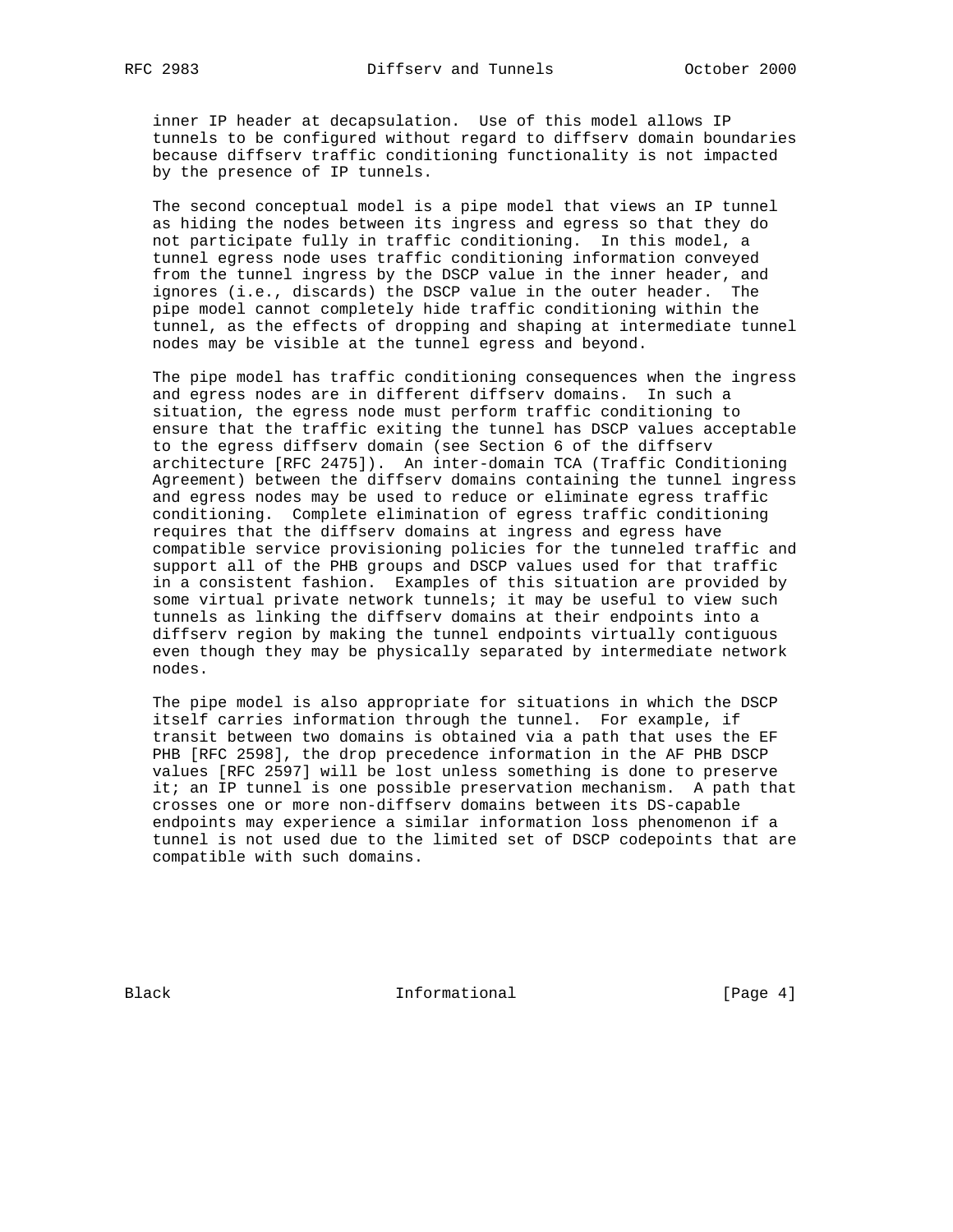# 3.2 Considerations for Partially DS-capable Configurations

 If only the tunnel egress node is DS-capable, [RFC 2475] requires the egress node to perform any edge traffic conditioning needed by the diffserv domain for tunneled traffic entering from outside the domain. If the egress node would not otherwise be a DS edge node, one way to meet this requirement is to perform edge traffic conditioning at an appropriate upstream DS edge node within the tunnel, and copy the DSCP value from the outer IP header to the inner IP header as part of tunnel decapsulation processing; this applies the uniform model to the portion of the tunnel within the egress node's diffserv domain. A second alternative is to discard the outer DSCP value as part of decapsulation processing, reducing the resulting traffic conditioning problem and requirements to those of an ordinary DS ingress node. This applies the pipe model to the portion of the tunnel within the egress node's diffserv domain and hence the adjacent upstream node for DSCP marking purposes is the tunnel ingress node, rather than the immediately upstream intermediate tunnel node.

 If only the tunnel ingress node is DS-capable, [RFC 2475] requires that traffic emerging from the tunnel be compatible with the network at the tunnel egress. If tunnel decapsulation processing discards the outer header's DSCP value without changing the inner header's DSCP value, the DS-capable tunnel ingress node is obligated to set the inner header's DSCP to a value compatible with the network at the tunnel egress. The value 0 (DSCP of 000000) is used for this purpose by a number of existing tunnel implementations. If the egress network implements IP precedence as specified in [RFC 791], then some or all of the eight class selector DSCP codepoints defined in [RFC 2474] may be usable. DSCP codepoints other than the class selectors are not generally suitable for this purpose, as correct operation would usually require diffserv functionality at the DS-incapable tunnel egress node.

4. Ingress Functionality

 As described in Section 3 above, this analysis is based on an approach in which diffserv functionality and/or out-of-band communication paths are not placed in parallel with tunnel encapsulation processing. This allows three possible locations for traffic conditioning with respect to tunnel encapsulation processing, as shown in the following diagram that depicts the flow of IP headers through tunnel encapsulation:

Black **Informational Informational** [Page 5]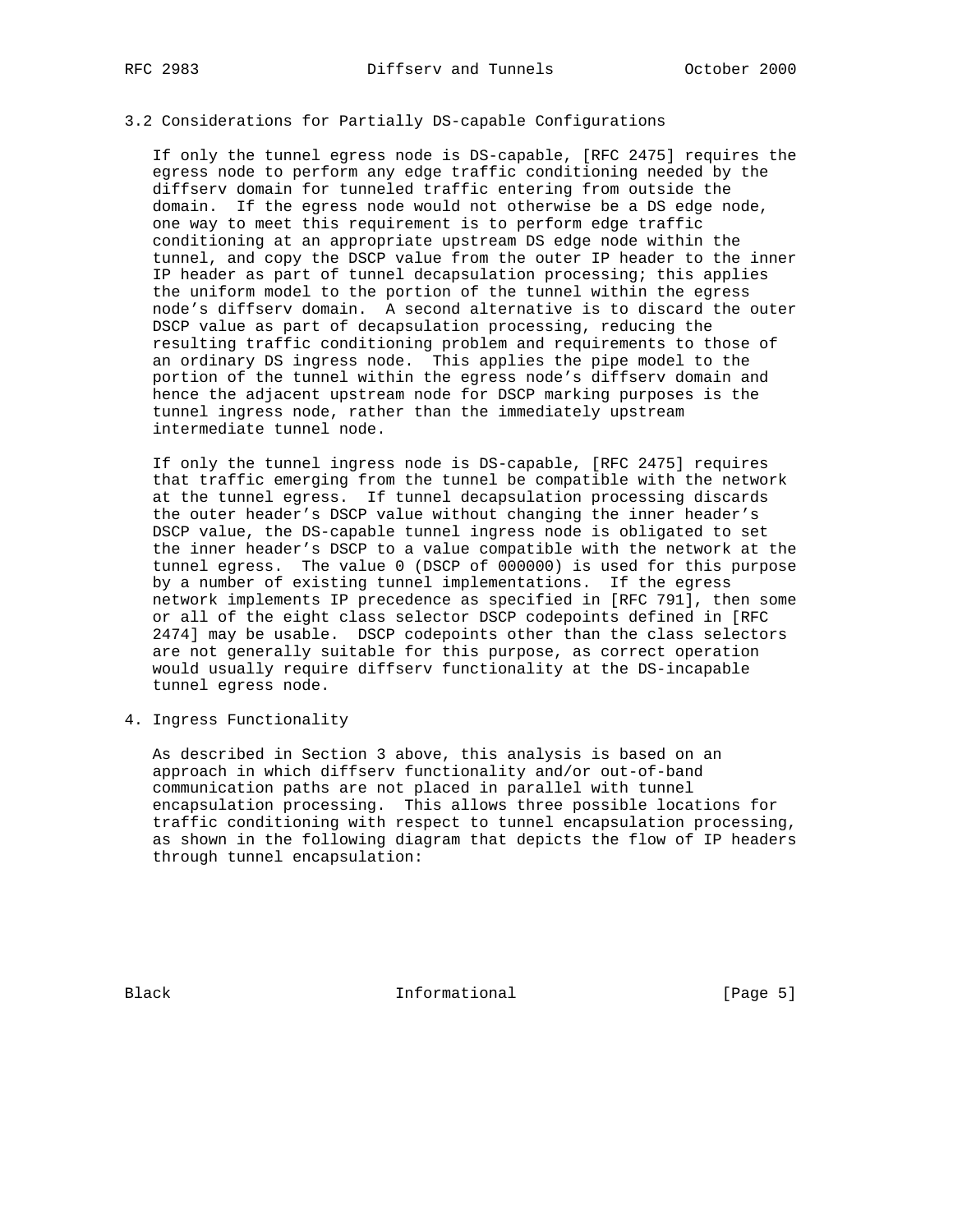+--------- [2 - Outer] -->> /

/

>>---- [1 - Before] -------- Encapsulate ------ [3 - Inner] -->>

 Traffic conditioning at [1 - Before] is logically separate from the tunnel, as it is not impacted by the presence of tunnel encapsulation, and hence should be allowed by tunnel designs and specifications. Traffic conditioning at [2 - Outer] may interact with tunnel protocols that are sensitive to packet reordering; such tunnels may need to limit the functionality at [2 - Outer] as discussed further in Section 5.1. In the absence of reordering sensitivity, no additional restrictions should be necessary, although traffic conditioning at [2 - Outer] may be responsible for remarking traffic to be compatible with the next diffserv domain that the tunneled traffic enters.

 In contrast, the [3 - Inner] location is difficult to utilize for traffic conditioning because it requires functionality that reaches inside the packet to operate on the inner IP header. This is impossible for IPSec tunnels and any other tunnels that are encrypted or employ cryptographic integrity checks. Hence traffic conditioning at [3 - Inner] can often only be performed as part of tunnel encapsulation processing, complicating both the encapsulation and traffic conditioning implementations. In many cases, the desired functionality can be achieved via a combination of traffic conditioners in the other two locations, both of which can be specified and implemented independently of tunnel encapsulation.

 An exception for which traffic conditioning functionality is necessary at [3 - Inner] occurs when the DS-incapable tunnel egress discards the outer IP header as part of decapsulation processing, and hence the DSCP in the inner IP header must be compatible with the egress network. Setting the inner DSCP to 0 as part of encapsulation addresses most of these cases, and the class selector DCSP codepoint values are also useful for this purpose, as they are valid for networks that support IP precedence [RFC 791].

 The following table summarizes the achievable relationships among the before (B), outer (O), and inner (I) DSCP values and the corresponding locations of traffic conditioning logic.

Black **Informational Informational** [Page 6]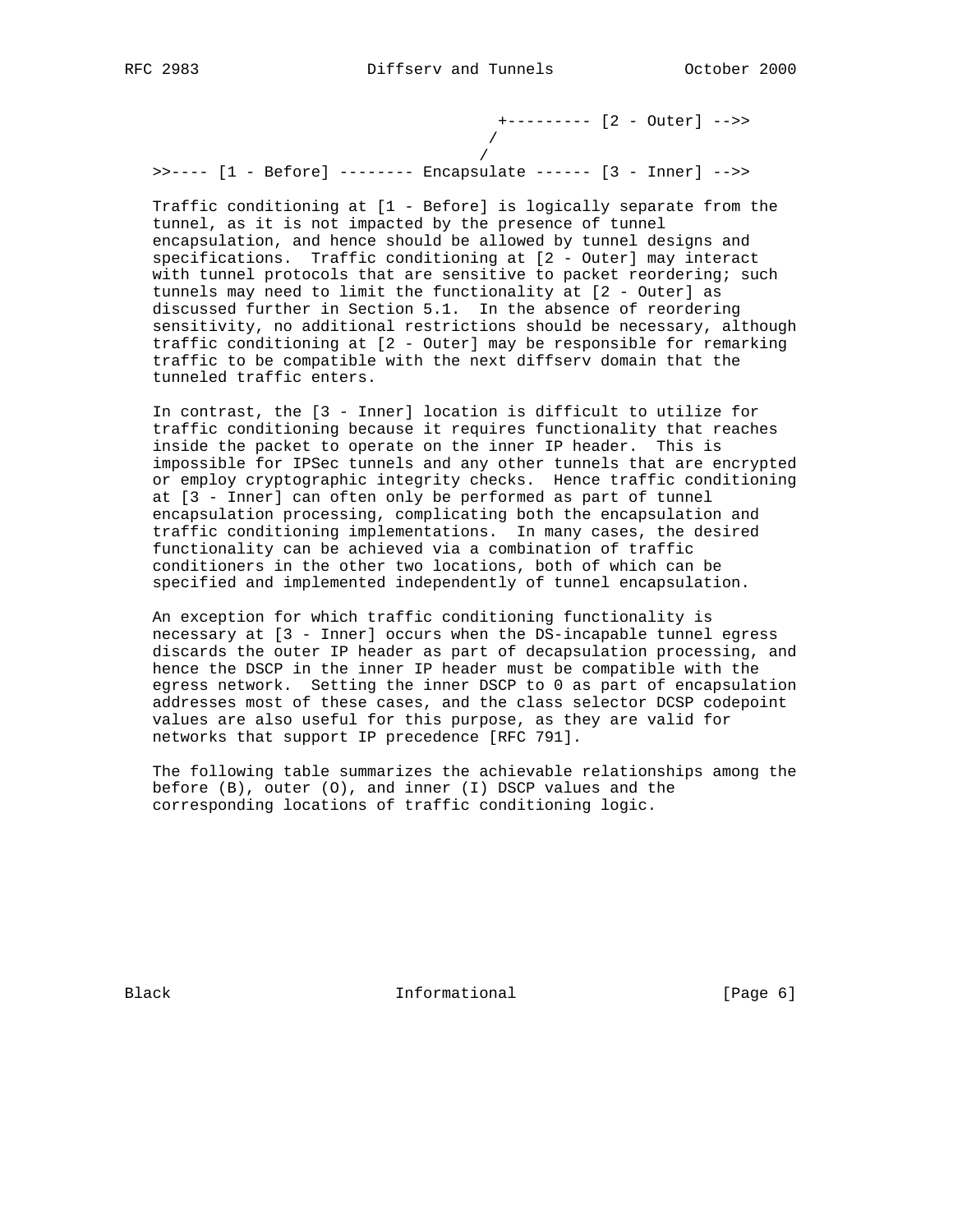| Relationship  | Traffic Conditioning Location(s)               |
|---------------|------------------------------------------------|
|               |                                                |
| $B = I = 0$   | No traffic conditioning required               |
| $B := I = 0$  | $[1 - Before]$                                 |
| $B = I ! = 0$ | [2 - Outer]                                    |
| $B = 0 != I$  | Limited support as part of encapsulation:      |
|               | I can be set to 000000 or possibly one of      |
|               | the class selector code points.                |
| $B := I := 0$ | Some combination of the above three scenarios. |

 A combination of [1 - Before] and [2 - Outer] is applicable to many cases covered by the last two lines of the table, and may be preferable to deploying functionality at [3 - Inner]. Traffic conditioning may still be required for purposes such as rate and burst control even if DSCP values are not changed.

#### 4.1 Ingress DSCP Selection and Reordering

 It may be necessary or desirable to limit the DS behavior aggregates that utilize an IP tunnel that is sensitive to packet reordering within the tunnel. The diffserv architecture allows packets to be reordered when they belong to behavior aggregates among which reordering is permitted; for example, reordering is allowed among behavior aggregates marked with different Class Selector DSCPs [RFC 2474]. IPSec [RFC 2401] and L2TP [RFC 2661] provide examples of tunnels that are sensitive to packet reordering. If IPSec's anti replay support is configured, audit events are generated in response to packet reordering that exceeds certain levels, with the audit events indicating potential security issues. L2TP can be configured to restore the ingress ordering of packets at tunnel egress, not only undoing any differentiation based on reordering within the tunnel, but also negatively impacting the traffic (e.g., by increasing latency). The uniform model cannot be completely applied to such tunnels, as arbitrary mixing of traffic from different behavior aggregates can cause these undesirable interactions.

 The simplest method of avoiding undesirable interactions of reordering with reordering-sensitive tunnel protocols and features is not to employ the reordering-sensitive protocols or features, but this is often not desirable or even possible. When such protocols or features are used, interactions can be avoided by ensuring that the aggregated flows through the tunnel are marked at [2 - Outer] to constitute a single ordered aggregate (i.e., the PHBs used share an ordering constraint that prevents packets from being reordered). Tunnel protocol specifications should indicate both whether and under what circumstances a tunnel should be restricted to a single ordered aggregate as well as the consequences of deviating from that restriction. For the IPSec and L2TP examples discussed above, the

Black **Informational Informational** [Page 7]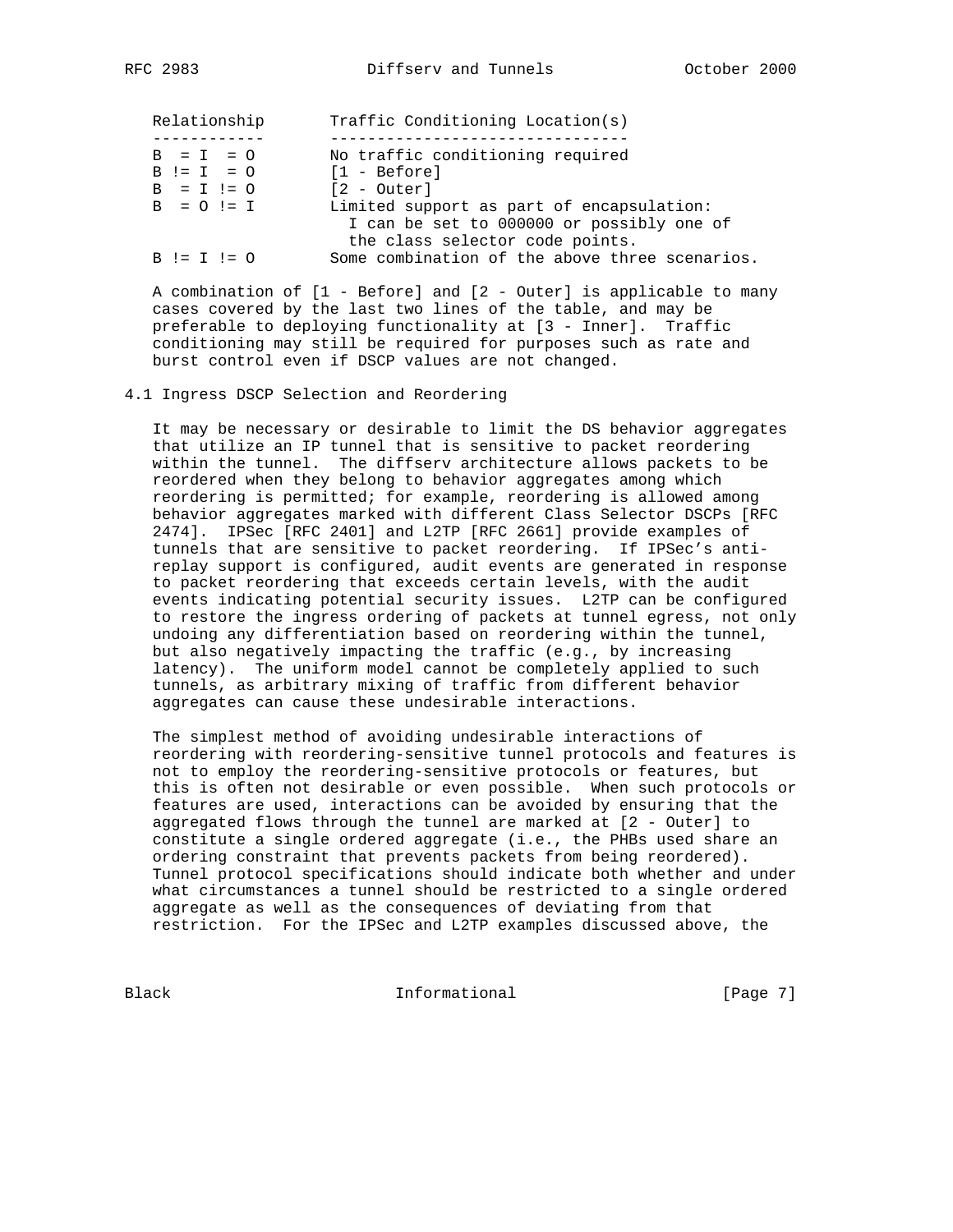specifications should restrict each tunnel to a single ordered aggregate when protocol features sensitive to reordering are configured, and may adopt the approach of restricting all tunnels in order to avoid unexpected consequences of changes in protocol features or composition of tunneled traffic. Diffserv implementations should not attempt to look within such tunnels to provide reordering-based differentiation to the encapsulated microflows. If reordering-based differentiation is desired within such tunnels, multiple parallel tunnels between the same endpoints should be used. This enables reordering among packets in different tunnels to coexist with an absence of packet reordering within each individual tunnel. For IPSec and related security protocols, there is no cryptographic advantage to using a single tunnel for multiple ordered aggregates rather than multiple tunnels because any traffic analysis made possible by the use of multiple tunnels can also be performed based on the DSCPs in the outer headers of traffic in a single tunnel. In general, the additional resources required to support multiple tunnels (e.g., cryptographic contexts), and the impact of multiple tunnels on network management should be considered in determining whether and where to deploy them.

## 4.2 Tunnel Selection

 The behavioral characteristics of a tunnel are an important consideration in determining what traffic should utilize the tunnel. This involves the service provisioning policies of all the participating domains, not just the PHBs and DSCPs marked on the traffic at [2 - Outer]. For example, while it is in general a bad idea to tunnel EF PHB traffic via a Default PHB tunnel, this can be acceptable if the EF traffic is the only traffic that utilizes the tunnel, and the tunnel is provisioned in a fashion adequate to preserve the behavioral characteristics required by the EF PHB.

 Service provisioning policies are responsible for preventing mismatches such as forwarding EF traffic via an inadequately provisioned Default tunnel. When multiple parallel tunnels with different behavioral characteristics are available, service provisioning policies are responsible for determining which flows should use which tunnels. Among the possibilities is a coarse version of the uniform tunnel model in which the inner DSCP value is used to select a tunnel that will forward the traffic using a behavioral aggregate that is compatible with the traffic's PHB.

5. Egress Functionality

 As described in Section 3 above, this analysis is based on an approach in which diffserv functionality and/or out-of-band communication paths are not placed in parallel with tunnel

Black **Informational Informational** [Page 8]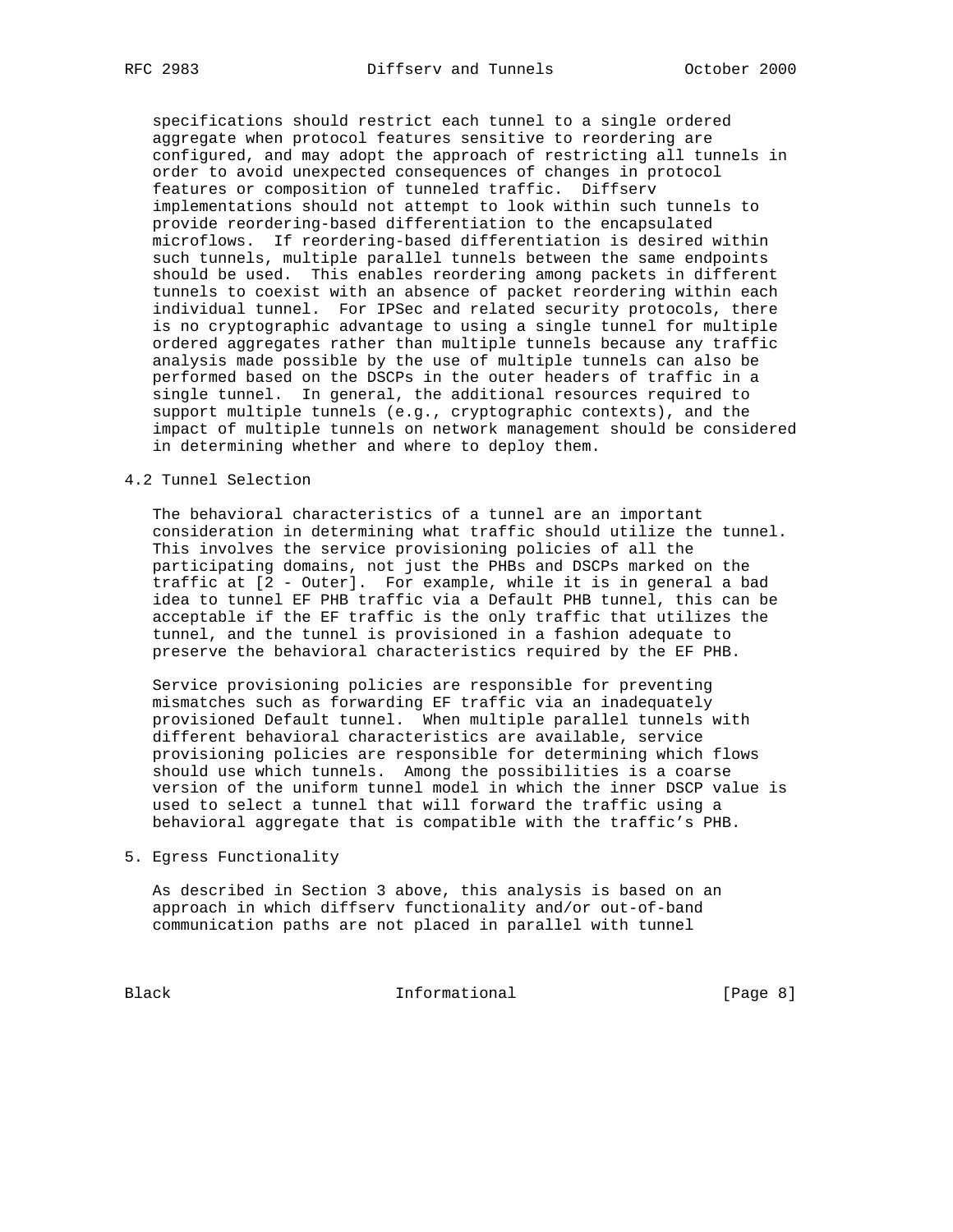encapsulation processing. This allows three possible locations for traffic conditioners with respect to tunnel decapsulation processing, as shown in the following diagram that depicts the flow of IP headers through tunnel decapsulation:

 >>----[5 - Outer]-------------+  $\mathcal{N}$  and  $\mathcal{N}$  are the set of  $\mathcal{N}$  $\mathcal{N}$  and  $\mathcal{N}$  are the set of  $\mathcal{N}$ >>----[4 - Inner] --------- Decapsulate ---- [6 - After] -->>

 Traffic conditioning at [5 - Outer] and [6 - After] is logically separate from the tunnel, as it is not impacted by the presence of tunnel decapsulation. Tunnel designs and specifications should allow diffserv traffic conditioning at these locations. Such conditioning can be viewed as independent of the tunnel, i.e., [5 - Outer] is traffic conditioning that takes place prior to tunnel egress, and [6 - After] is traffic conditioning that takes place after egress decapsulation. An important exception is that the configuration of a tunnel (e.g., the absence of traffic conditioning at tunnel ingress) and/or the diffserv domains involved may require that all traffic exiting a tunnel pass through diffserv traffic conditioning to fulfill the diffserv edge node traffic conditioning responsibilities of the tunnel egress node. Tunnel designers are strongly encouraged to include the ability to require that all traffic exiting a tunnel pass through diffserv traffic conditioning in order to ensure that traffic exiting the node is compatible with the egress node's diffserv domain.

 In contrast, the [4 - Inner] location is difficult to employ for traffic conditioning because it requires reaching inside the packet to operate on the inner IP header. Unlike the [3 - Inner] case for encapsulation, there is no need for functionality to be performed at [4- Inner], as diffserv traffic conditioning can be appended to the tunnel decapsulation (i.e., performed at [6 - After]).

5.1 Egress DSCP Selection

 The elimination of parallel functionality and data paths from decapsulation causes a potential loss of information. As shown in the above diagram, decapsulation combines and reduces two DSCP values to one DSCP value, losing information in the most general case, even if arbitrary functionality is allowed. Beyond this, allowing arbitrary functionality poses a structural problem, namely that the DSCP value from the outer IP header would have to be presented as an out-of-band input to the traffic conditioning block at [6 - After], complicating the traffic conditioning model.

Black **Informational Informational** [Page 9]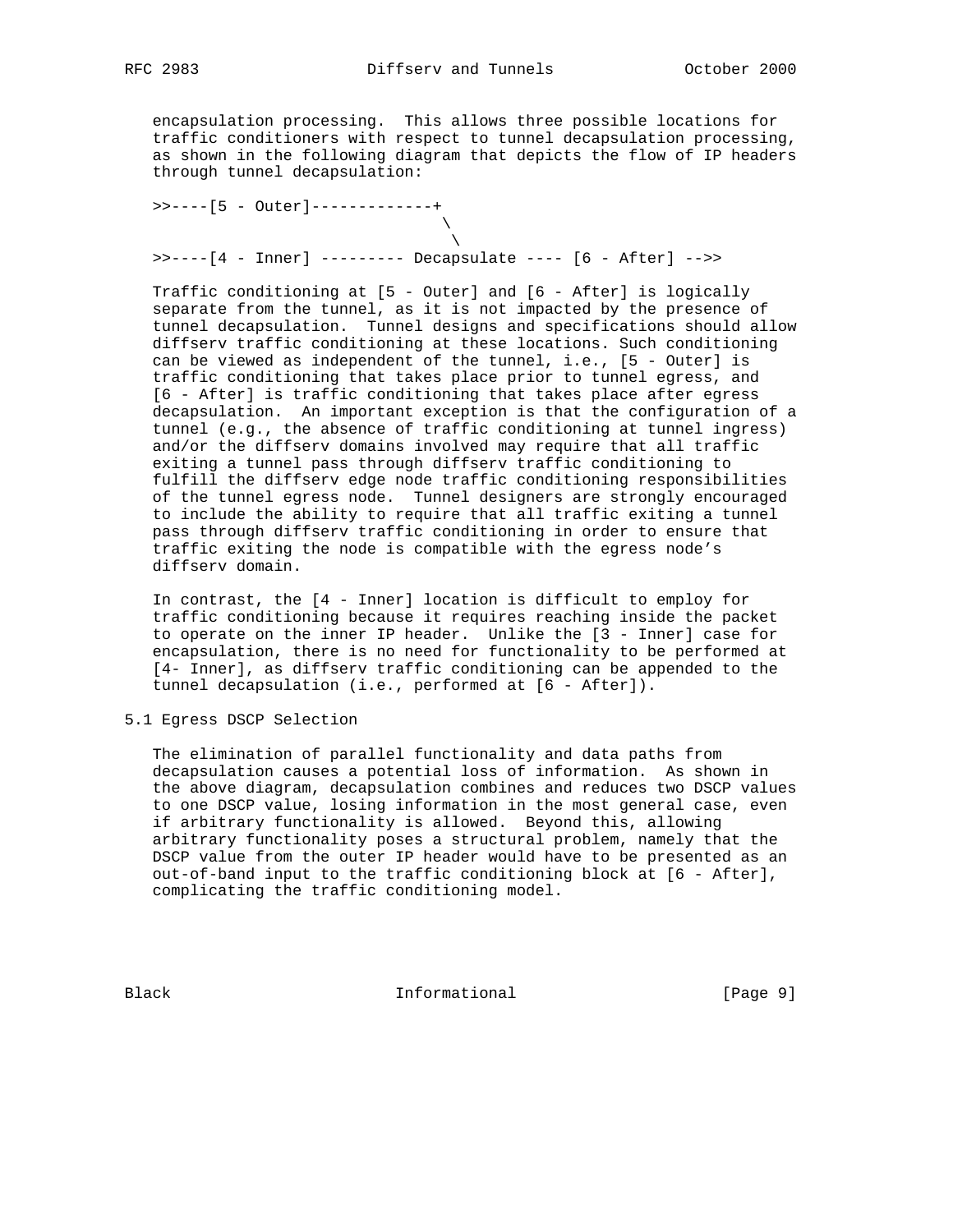To avoid such complications, the simpler approach of statically selecting either the inner or outer DSCP value at decapsulation is recommended, leaving the full generality of traffic conditioning functionality to be implemented at [5 - Outer] and/or [6 - After]. Tunnels should support static selection of one or the other DSCP value at tunnel egress. The rationale for this approach is usually only one of the two DSCP values contains useful information. The conceptual model for the tunnel provides a strong indication of which one contains useful information; the outer DSCP value usually contains the useful information for tunnels based on the uniform model, and the inner DSCP value usually contains the useful information for tunnels based on the pipe model. IPSec tunnels are usually based on the pipe model, and for security reasons are currently required to select the inner DSCP value; they should not be configured to select the outer DSCP value in the absence of an adequate security analysis of the resulting risks and implications.

5.2 Egress DSCP Selection Case Study

 As a sanity check on the egress DSCP selection approach proposed above, this subsection considers a situation in which a more complex approach might be required. Statically choosing a single DSCP value may not work well when both DSCPs are carrying information that is relevant to traffic conditioning.

 As an example, consider a situation in which different AF groups [RFC 2597] are used by the two domains at the tunnel endpoints, and there is an intermediate domain along the tunnel using RFC 791 IP precedences that is transited by setting the DSCP to zero. This situation is shown in the following IP header flow diagram where I is the tunnel ingress node, E is the tunnel egress node and the vertical lines are domain boundaries. The node at the left-hand vertical line sets the DSCP in the outer header to 0 in order to obtain compatibility with the middle domain:



 In this situation, the DS edge node for the egress domain (i.e., the node at the right-hand vertical line) can select the appropriate AF group (e.g., via an MF classifier), but cannot reconstruct the drop precedence information that was removed from the outer header when it

Black Informational [Page 10]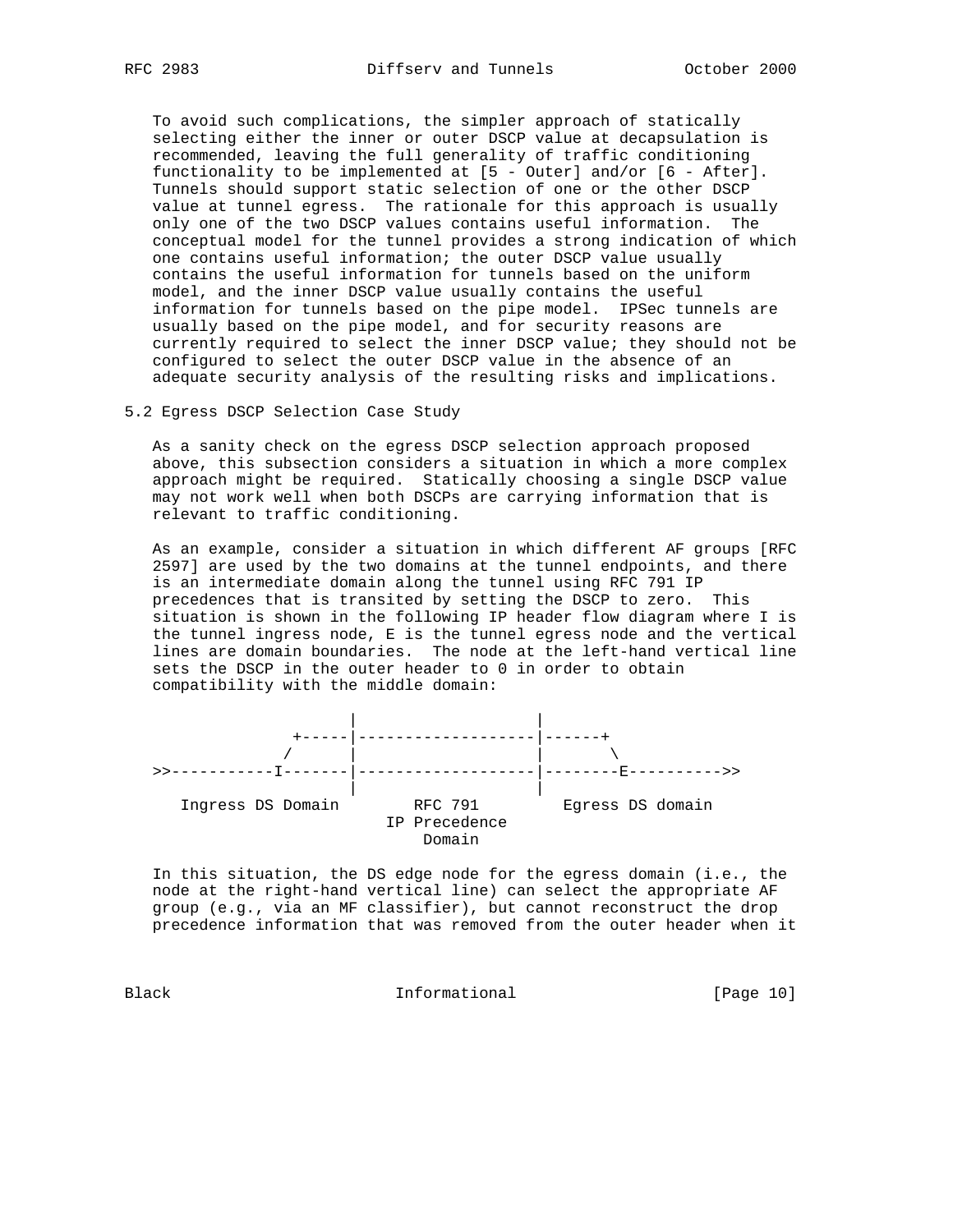transited the RFC 791 domain (although it can construct new information via metering and marking). The original drop precedence information is preserved in the inner IP header's DSCP, and could be combined at the tunnel egress with the AF class selection communicated via the outer IP header's DSCP. The marginal benefit of being able to reuse the original drop precedence information as opposed to constructing new drop precedence markings does not justify the additional complexity introduced into tunnel egress traffic conditioners by making both DSCP values available to traffic conditioning at [6 - After].

## 6. Diffserv and Protocol Translators

 A related issue involves protocol translators, including those employing the Stateless IP/ICMP Translation Algorithm [RFC 2765]. These translators are not tunnels because they do not add or remove a second IP header to/from packets (e.g., in contrast to IPv6 over IPv4 tunnels [RFC 1933]) and hence do not raise concerns of information propagation between inner and outer IP headers. The primary interaction between translators and diffserv is that the translation boundary is likely to also be a diffserv domain boundary (e.g., the IPv4 and IPv6 domains may have different policies for traffic conditioning and DSCP usage), and hence such translators should allow the insertion of diffserv edge node processing (including traffic conditioning) both before and after the translation processing.

7. Security Considerations

 The security considerations for the diffserv architecture discussed in [RFC 2474, RFC 2475] apply when tunnels are present. One of the requirements is that a tunnel egress node in the interior of a diffserv domain is the DS ingress node for traffic exiting the tunnel, and is responsible for performing appropriate traffic conditioning. The primary security implication is that the traffic conditioning is responsible for dealing with theft- and denial-of service threats posed to the diffserv domain by traffic exiting from the tunnel. The IPSec architecture [RFC 2401] places a further restriction on tunnel egress processing; the outer header is to be discarded unless the properties of the traffic conditioning to be applied are known and have been adequately analyzed for security vulnerabilities. This includes both the [5 - Outer] and [6 - After] traffic conditioning blocks on the tunnel egress node, if present, and may involve traffic conditioning performed by an upstream DS-edge node that is the DS domain ingress node for the encapsulated tunneled traffic.

Black **Informational Informational** [Page 11]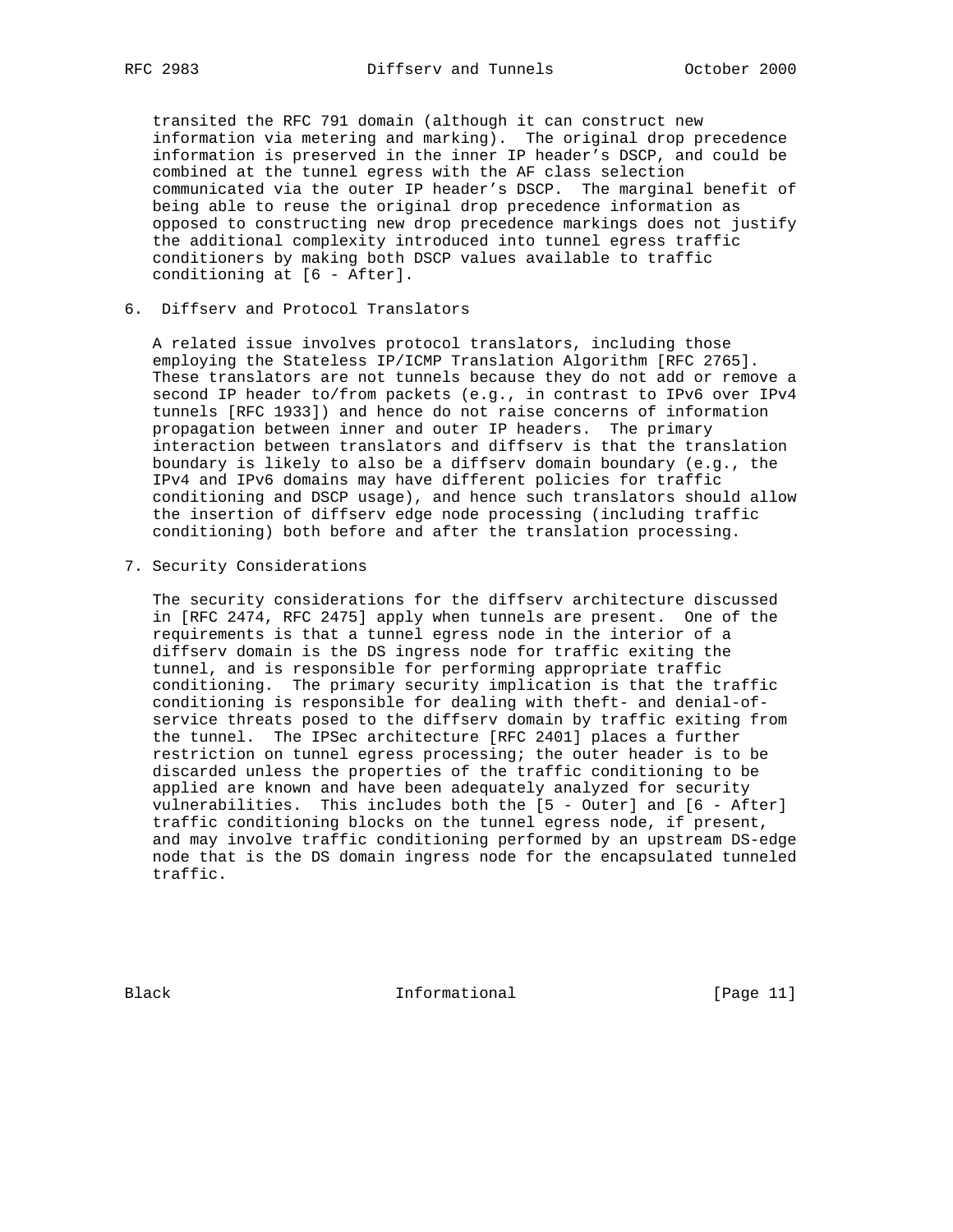## 8. References

- [RFC 791] Postel, J., "Internet Protocol", STD 5, RFC 791, September 1981.
- [RFC 1661] Simpson, W., "The Point-to-Point Protocol (PPP)", STD 51, RFC 1661, July 1994.
- [RFC 1933] Gilligan, R. and E. Nordmark, "Transition Mechanisms for IPv6 Hosts and Routers", RFC 1933, April 1996.
- [RFC 2003] Perkins, C., "IP Encapsulation within IP", RFC 2003, October 1996.
- [RFC 2401] Kent, S. and R. Atkinson, "Security Architecture for the Internet Protocol", RFC 2401, November 1998.
- [RFC 2474] Nichols, K., Blake, S., Baker, F. and D. Black, "Definition of the Differentiated Services Field (DS Field) in the IPv4 and IPv6 Headers", RFC 2474, December 1998.
- [RFC 2475] Blake, S., Black, D., Carlson, M., Davies, E., Wang, Z. and W. Weiss, "An Architecture for Differentiated Services", RFC 2475, December 1998.
- [RFC 2597] Heinanen, J., Baker, F., Weiss, W. and J. Wroclawski, "Assured Forwarding PHB Group", RFC 2597. June 1999.
- [RFC 2598] Jacobson, V., Nichols, K. and K. Poduri, "An Expedited Forwarding PHB", RFC 2598, June 1999.
- [RFC 2661] Townsley, W., Valencia, A., Rubens, A., Pall, G., Zorn, G. and B. Palter. "Layer Two Tunneling Protocol "L2TP"", RFC 2661, August 1999.
- [RFC 2765] Nordmark, E., "Stateless IP/ICMP Translation Algorithm (SIIT)", RFC 2765, February 2000.

Black **Informational Informational** [Page 12]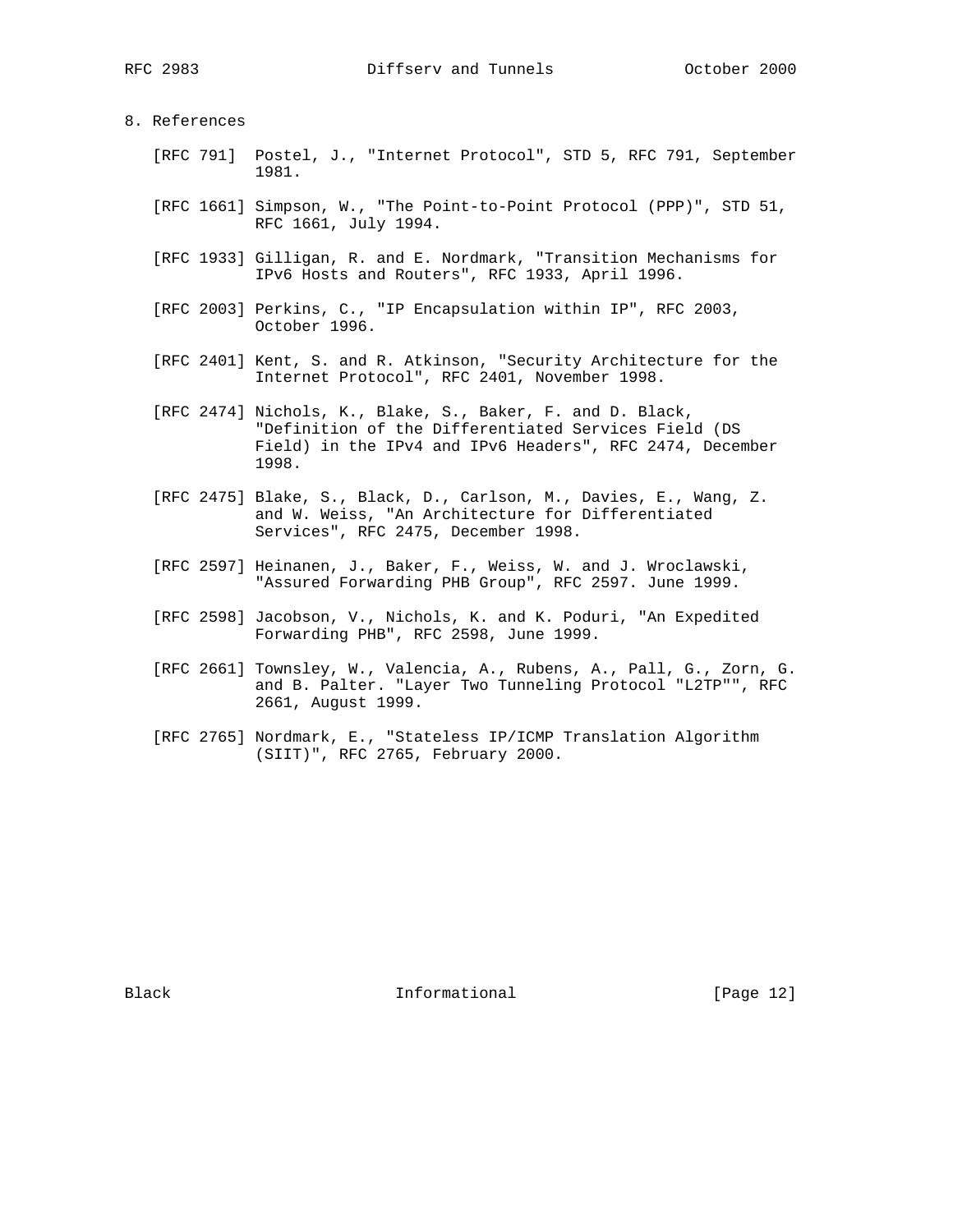9. Acknowledgments

 Some of this material is based on discussions with Brian Carpenter, and in particular his presentation on this topic to the diffserv WG during the summer 1999 IETF meeting in Oslo. Credit is also due to a number of people working on tunnel specifications who have discovered limitations of the diffserv architecture [RFC 2475] in the area of tunnels. Their patience with the time it has taken to address this set of issues is greatly appreciated. Finally, this material has benefited from discussions within the diffserv WG, both in meetings and on the mailing list -- the contributions of participants in those discussions are gratefully acknowledged.

10. Author's Address

 David L. Black EMC Corporation 42 South St. Hopkinton, MA 01748

 Phone: +1 (508) 435-1000 x75140 EMail: black\_david@emc.com

Black **Informational Informational** [Page 13]